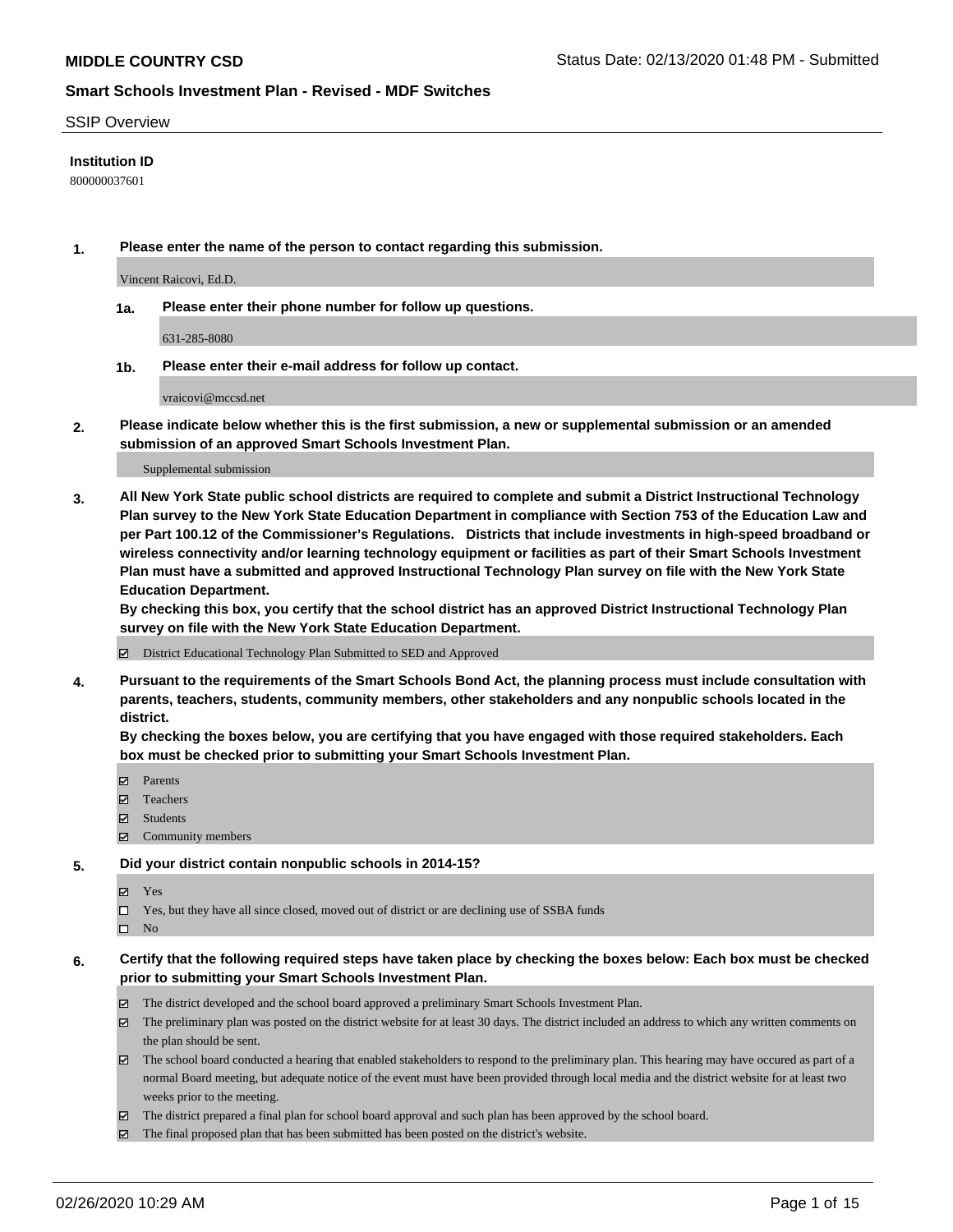SSIP Overview

**6a. Please upload the proposed Smart Schools Investment Plan (SSIP) that was posted on the district's website, along with any supporting materials. Note that this should be different than your recently submitted Educational Technology Survey. The Final SSIP, as approved by the School Board, should also be posted on the website and remain there during the course of the projects contained therein.**

Smart Schools Investment Plan-BOE Approval-MDF Switches.pdf Smart Schools Investment Plan - Update - 20160927 - MDF Switches.pdf

**6b. Enter the webpage address where the final Smart Schools Investment Plan is posted. The Plan should remain posted for the life of the included projects.**

http://www.mccsd.net/ssip

**7. Please enter an estimate of the total number of students and staff that will benefit from this Smart Schools Investment Plan based on the cumulative projects submitted to date.**

11,750

**8. An LEA/School District may partner with one or more other LEA/School Districts to form a consortium to pool Smart Schools Bond Act funds for a project that meets all other Smart School Bond Act requirements. Each school district participating in the consortium will need to file an approved Smart Schools Investment Plan for the project and submit a signed Memorandum of Understanding that sets forth the details of the consortium including the roles of each respective district.**

 $\Box$  The district plans to participate in a consortium to partner with other school district(s) to implement a Smart Schools project.

**9. Please enter the name and 6-digit SED Code for each LEA/School District participating in the Consortium.**

| <b>Partner LEA/District</b> | <b>ISED BEDS Code</b> |
|-----------------------------|-----------------------|
| (No Response)               | (No Response)         |

**10. Please upload a signed Memorandum of Understanding with all of the participating Consortium partners.**

(No Response)

**11. Your district's Smart Schools Bond Act Allocation is:**

\$8,318,342

**12. Final 2014-15 BEDS Enrollment to calculate Nonpublic Sharing Requirement**

|            | <b>Public Enrollment</b> | l Nonpublic Enrollment | <b>Total Enrollment</b> | l Nonpublic Percentage |
|------------|--------------------------|------------------------|-------------------------|------------------------|
| Enrollment | 9,664                    | 127<br>141             | 9.791.00                | .30                    |

**13. This table compares each category budget total, as entered in that category's page, to the total expenditures listed in the category's expenditure table. Any discrepancies between the two must be resolved before submission.**

|                                                 | Sub-Allocations | <b>Expenditure Totals</b> | Difference |
|-------------------------------------------------|-----------------|---------------------------|------------|
| School Connectivity                             | 248,528.00      | 248,528.00                | 0.00       |
| Connectivity Projects for<br><b>Communities</b> | 0.00            | 0.00                      | 0.00       |
| <b>Classroom Technology</b>                     | 0.00            | 0.00                      | 0.00       |
| Pre-Kindergarten Classrooms                     | 0.00            | 0.00                      | 0.00       |
| Replace Transportable<br>Classrooms             | 0.00            | 0.00                      | 0.00       |
| High-Tech Security Features                     | 0.00            | 0.00                      | 0.00       |
| Nonpublic Loan                                  | 0.00            | 0.00                      | 0.00       |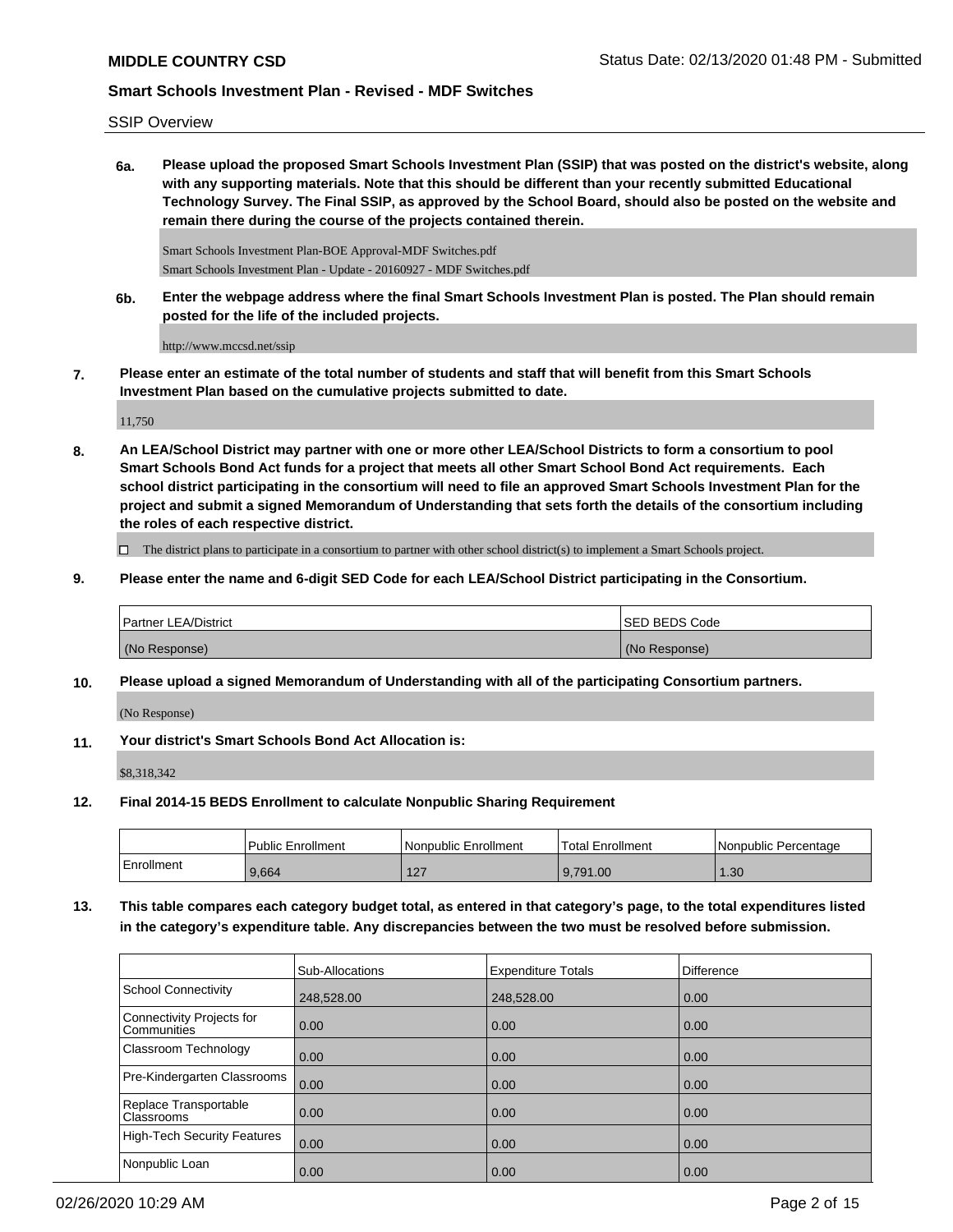# SSIP Overview

|         | <b>Sub-Allocations</b> | Totals<br>⊦Expenditure i | <b>Difference</b> |
|---------|------------------------|--------------------------|-------------------|
| Totals: | 248.528                | 248,528                  | L                 |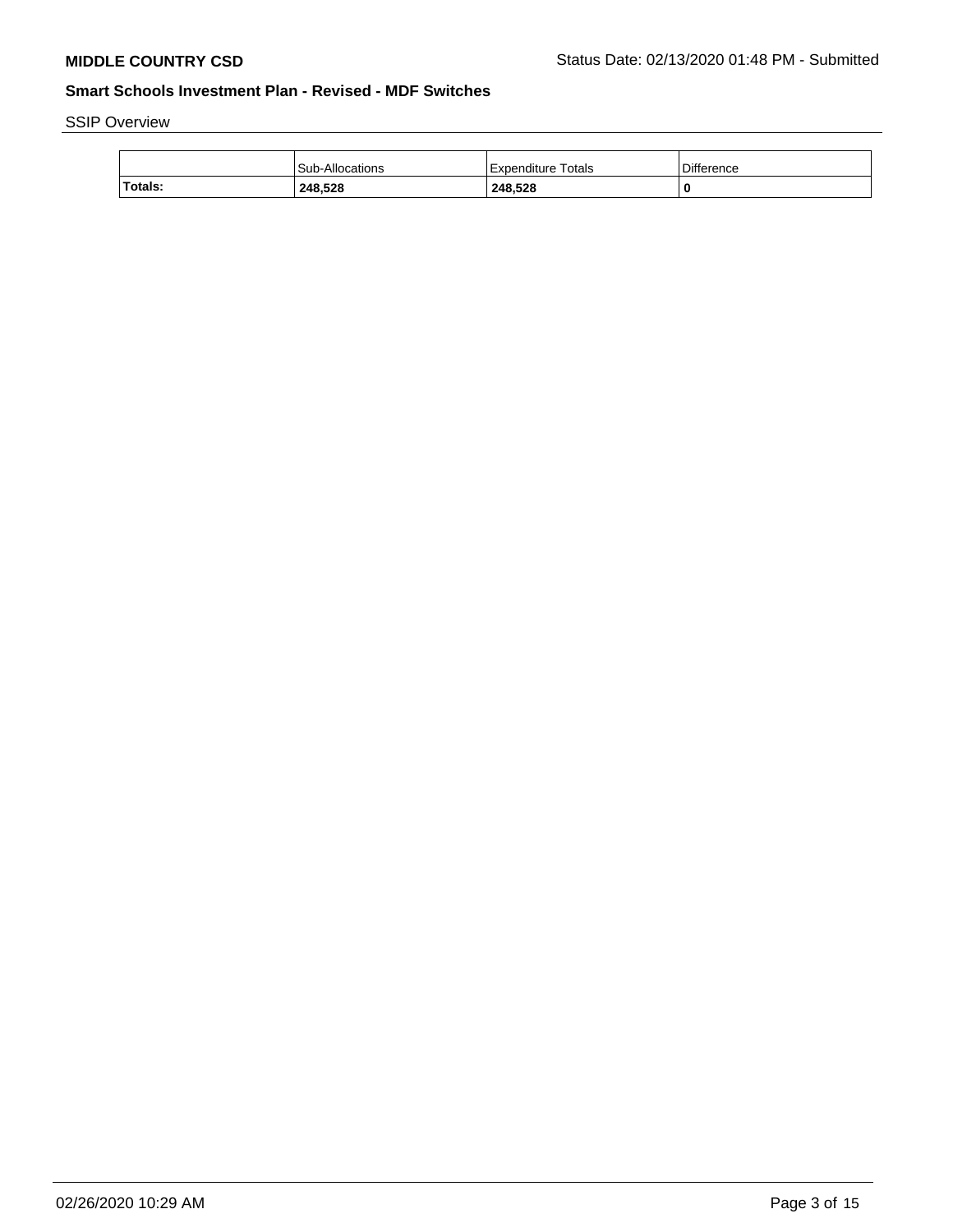School Connectivity

- **1. In order for students and faculty to receive the maximum benefit from the technology made available under the Smart Schools Bond Act, their school buildings must possess sufficient connectivity infrastructure to ensure that devices can be used during the school day. Smart Schools Investment Plans must demonstrate that:**
	- **• sufficient infrastructure that meets the Federal Communications Commission's 100 Mbps per 1,000 students standard currently exists in the buildings where new devices will be deployed, or**
	- **• is a planned use of a portion of Smart Schools Bond Act funds, or**
	- **• is under development through another funding source.**

**Smart Schools Bond Act funds used for technology infrastructure or classroom technology investments must increase the number of school buildings that meet or exceed the minimum speed standard of 100 Mbps per 1,000 students and staff within 12 months. This standard may be met on either a contracted 24/7 firm service or a "burstable" capability. If the standard is met under the burstable criteria, it must be:**

**1. Specifically codified in a service contract with a provider, and**

**2. Guaranteed to be available to all students and devices as needed, particularly during periods of high demand, such as computer-based testing (CBT) periods.**

**Please describe how your district already meets or is planning to meet this standard within 12 months of plan submission.**

As of September 1, 2017, we have increased our bandwidth from 500 Mbps to 1000 Mbps, satisfying the Smart Schools Bond Act requirement.

**1a. If a district believes that it will be impossible to meet this standard within 12 months, it may apply for a waiver of this requirement, as described on the Smart Schools website. The waiver must be filed and approved by SED prior to submitting this survey.**

 $\Box$  By checking this box, you are certifying that the school district has an approved waiver of this requirement on file with the New York State Education Department.

**2. Connectivity Speed Calculator (Required). If the district currently meets the required speed, enter "Currently Met" in the last box: Expected Date When Required Speed Will be Met.**

|                         | l Number of<br><b>Students</b> | Required Speed<br>lin Mbps | Current Speed in<br><b>Mbps</b> | Expected Speed<br>to be Attained | Expected Date<br>When Required     |
|-------------------------|--------------------------------|----------------------------|---------------------------------|----------------------------------|------------------------------------|
|                         |                                |                            |                                 |                                  | Within 12 Months Speed Will be Met |
| <b>Calculated Speed</b> | 9.986                          | 998.60                     | 1000                            | 1000                             | currently met                      |

### **3. Describe how you intend to use Smart Schools Bond Act funds for high-speed broadband and/or wireless connectivity projects in school buildings.**

The current fiber optic cable that is installed intra-building between main distribution facilities (MDF) and intermediate distribution facilities (IDF) was installed approximately 16 years ago. This fiber optic cable has a maximum bandwidth capability of only 1 Gbps. With District support services, District educational supplemental resources and State testing increasingly moving to being internet-based—as well as systems that were traditionally on parallel, separate systems (i.e. security and voice) transitioning to sitting on the common data network—the new fiber will we be able to support all of these services. This system will also support the bandwidth requirements of the Smart Schools Bond, as well as any additional network requirements deemed necessary by a wireless expansion and 1:1 program. This project was approved as our first submission in August of 2017. We are in the process of bidding this project out. For this submittal, we are replacing all of our MDF switches in each of our buildings. These will be replacing out of warranty switching hardware, and will allow us to maximize bandwidth utilizing the aforementioned fiber optic cable.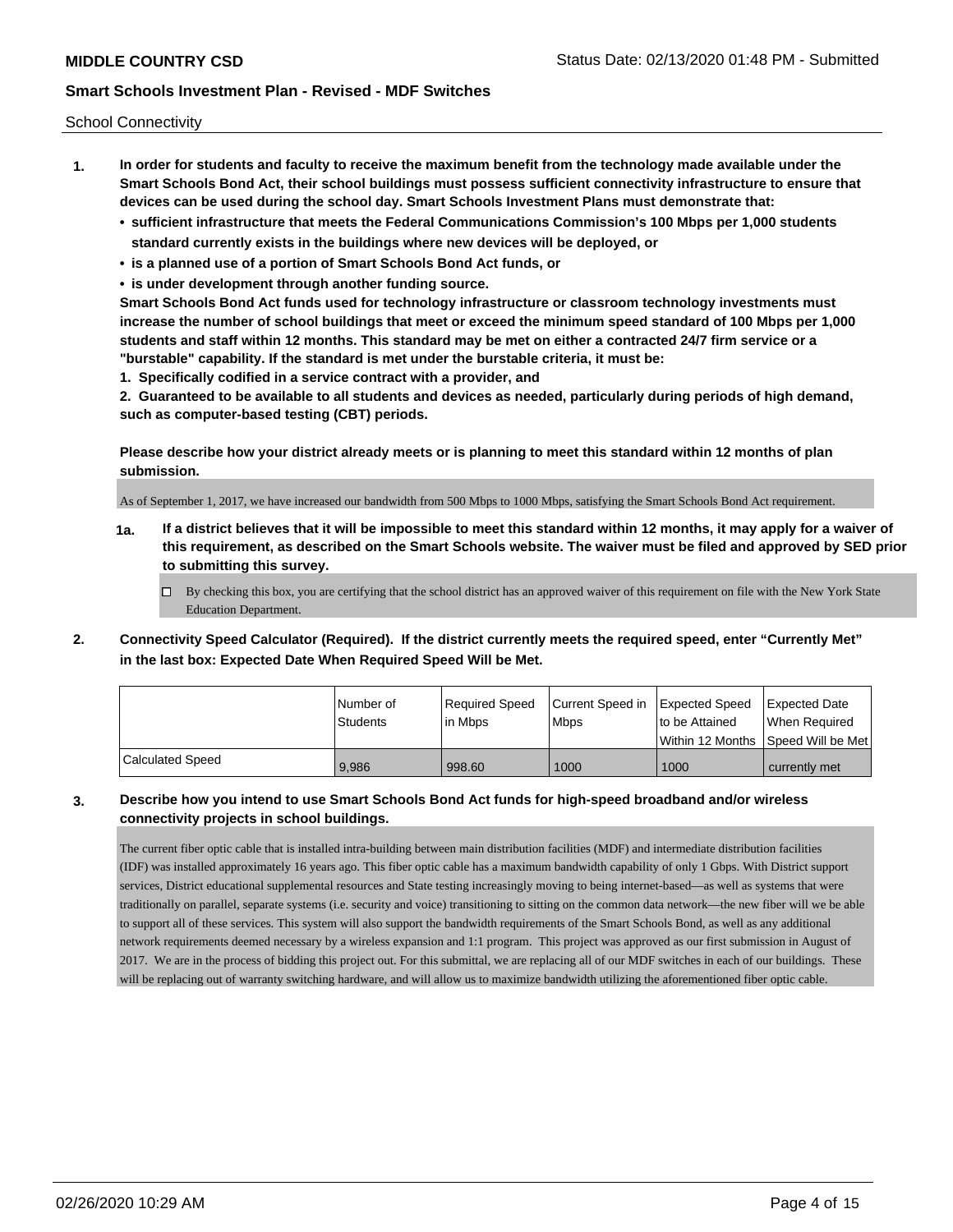School Connectivity

**4. Describe the linkage between the district's District Instructional Technology Plan and how the proposed projects will improve teaching and learning. (There should be a link between your response to this question and your responses to Question 1 in Section IV - NYSED Initiatives Alignment: "Explain how the district use of instructional technology will serve as a part of a comprehensive and sustained effort to support rigorous academic standards attainment and performance improvement for students."** 

**Your answer should also align with your answers to the questions in Section II - Strategic Technology Planning and the associated Action Steps in Section III - Action Plan.)**

There is a direct linkage between Middle Country CSD's District Instructional Technology Plan and this proposed project. We have completed our district-wide wireless access point rollout. In order to support the increased bandwidth needs of the 1:1 program (for which a SSIP will be submitted immediately after this one), bandwidth will need to be increased on intra-building connections between data closets. Once these switches in our MDF closets are connected with the fiber that we install from our first submission, we will be doing just that.

**5. If the district wishes to have students and staff access the Internet from wireless devices within the school building, or in close proximity to it, it must first ensure that it has a robust Wi-Fi network in place that has sufficient bandwidth to meet user demand.**

**Please describe how you have quantified this demand and how you plan to meet this demand.**

At the conclusion of the 2016-17 school year, the Middle Country Central School District already had full wireless coverage in all 14 instructional buildings. With the increased connectivity speeds between our buildings and the increased speed to be realized in our buildings after this project, Middle Country will be in a good position to support student and staff access to to the Internet. As we look into starting a 1:1 program and continue to support increased mobile device usage, the main adjustment that will need to be made we foresee is access point distribution density. This will be part of our next submittal.

**6. Smart Schools plans with any expenditures in the School Connectivity category require a project number from the Office of Facilities Planning. Districts must submit an SSBA LOI and receive project numbers prior to submitting the SSIP. As indicated on the LOI, some projects may be eligible for a streamlined review and will not require a building permit.**

**Please indicate on a separate row each project number given to you by the Office of Facilities Planning.**

| Project Number        |  |
|-----------------------|--|
| 58-02-11-06-7-999-BA2 |  |

**7. Certain high-tech security and connectivity infrastructure projects may be eligible for an expedited review process as determined by the Office of Facilities Planning.**

**Was your project deemed eligible for streamlined review?**

Yes

- **7a. Districts that choose the Streamlined Review Process will be required to certify that they have reviewed all installations with their licensed architect or engineer of record and provide that person's name and license number. The licensed professional must review the products and proposed method of installation prior to implementation and review the work during and after completion in order to affirm that the work was codecompliant, if requested.**
	- $\Box$  I certify that I have reviewed all installations with a licensed architect or engineer of record.
- **8. Include the name and license number of the architect or engineer of record.**

| Name           | License Number |
|----------------|----------------|
| Joseph L. Mile | 28771          |

**9. Public Expenditures – Loanable (Counts toward the nonpublic loan calculation)**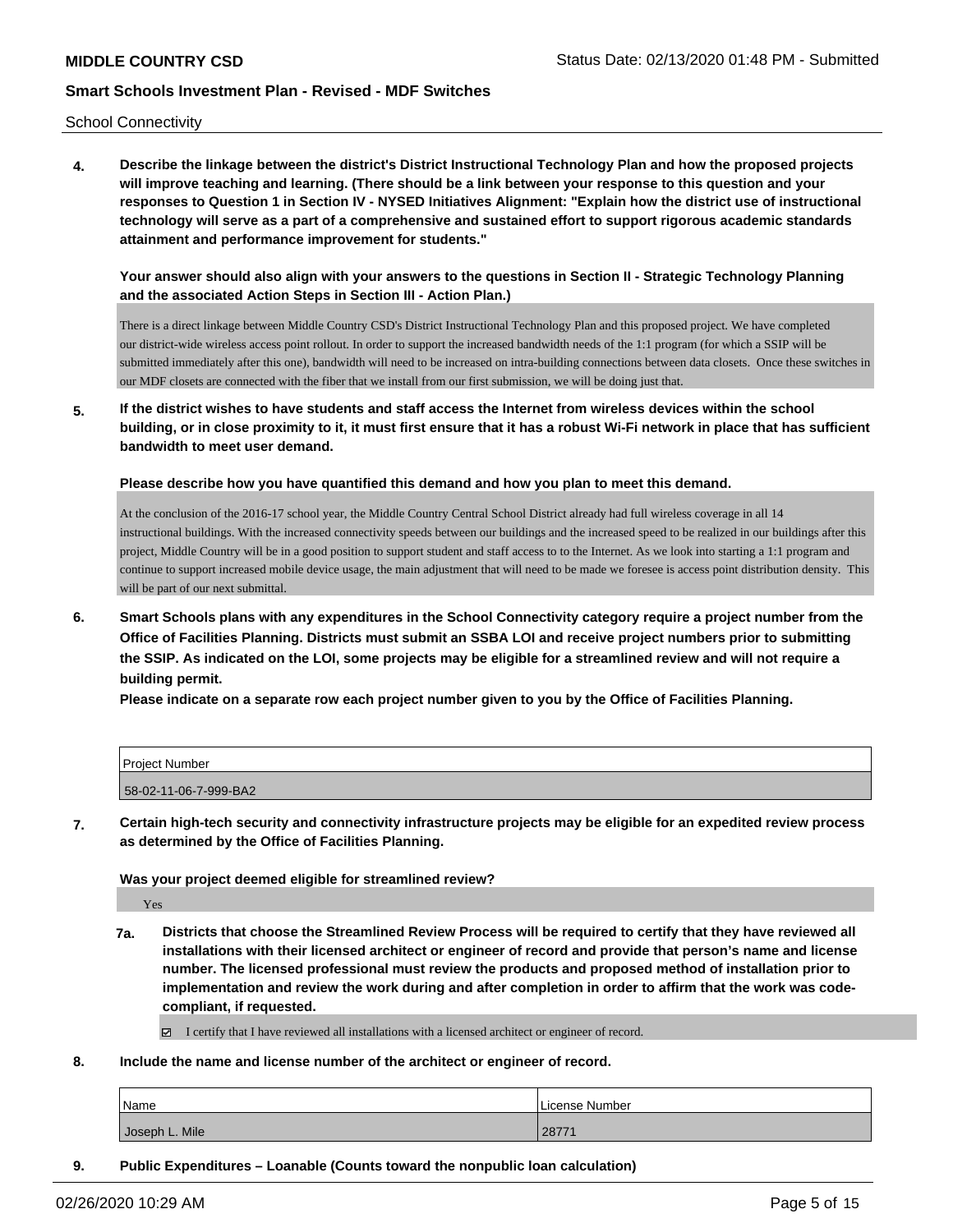School Connectivity

| Select the allowable expenditure type.<br>Repeat to add another item under each type. | <b>PUBLIC</b> Items to be<br>l Purchased | Quantity         | <b>ICost Per Item</b> | <b>Total Cost</b> |
|---------------------------------------------------------------------------------------|------------------------------------------|------------------|-----------------------|-------------------|
| (No Response)                                                                         | (No Response)                            | (No<br>Response) | l (No<br>Response)    | 0.00              |
|                                                                                       |                                          | 0                | 0.00                  |                   |

**10. Public Expenditures – Non-Loanable (Does not count toward nonpublic loan calculation)**

| Select the allowable expenditure<br>type.<br>Repeat to add another item under<br>each type. | PUBLIC Items to be purchased                                                                                                                                                       | Quantity | Cost per Item | <b>Total Cost</b> |
|---------------------------------------------------------------------------------------------|------------------------------------------------------------------------------------------------------------------------------------------------------------------------------------|----------|---------------|-------------------|
| <b>Connections/Components</b>                                                               | OS6450 60 Centimeters long SFP+<br>direct stacking cable                                                                                                                           | 54       | 75.00         | 4,050.00          |
| Network/Access Costs                                                                        | ALU-SWIN-OS6450 1 Year Support<br>Software for OS6450-24/L, OS6450-<br>48/L, OS6450-U24/S, OS6450-<br>P24/L,OS6450-P48/L                                                           | 54       | 90.00         | 4,860.00          |
| <b>Network/Access Costs</b>                                                                 | OS6450-SW-PERF: Performance<br>Software License allowing the 2 fixed<br>SFP+ ports to Operate at 10Gig                                                                             | 22       | 850.00        | 18,700.00         |
| <b>Connections/Components</b>                                                               | SFP-10G-C1M: 10 Gigabit direct<br>attached copper cable (1m, SFP+)                                                                                                                 | 20       | 48.00         | 960.00            |
| <b>Network/Access Costs</b>                                                                 | ALU-OS6450-48 Gigabit Ethernet<br>chassis in a 1U form factor with 48<br>10/100/1000 Base T ports                                                                                  | 54       | 1,615.00      | 87,210.00         |
| <b>Network/Access Costs</b>                                                                 | OS6450-P48 K12 Education bundle<br>includes one OS6450-P48-US with US<br>power cord, OS6450-XNI-U2 stacking<br>module, OS6450-CBL-60 stacking<br>cable and 1 Year SUPPORT Software | 54       | 2,200.00      | 118,800.00        |
| <b>Connections/Components</b>                                                               | OS6450-XNI-U2: Optional 10 Gigabit<br>SFP+ module                                                                                                                                  | 54       | 250.00        | 13,500.00         |
| <b>Connections/Components</b>                                                               | SFP-10G-SR:10 GIGABIT OPTICAL<br>TRANSCEIVER (SFP+)                                                                                                                                | 2        | 224.00        | 448.00            |
|                                                                                             |                                                                                                                                                                                    | 314      | 5.352.00      | 248,528           |

# **11. Final 2014-15 BEDS Enrollment to calculate Nonpublic Sharing Requirement (no changes allowed.)**

|            | Public Enrollment | Nonpublic Enrollment | <sup>1</sup> Total Enrollment | l Nonpublic Percentage |
|------------|-------------------|----------------------|-------------------------------|------------------------|
| Enrollment | 9.664             | 107<br>$\mathsf{L}$  | 9.791.00 ا                    | l.30                   |

# **12. Total Public Budget - Loanable (Counts toward the nonpublic loan calculation)**

|                      | Public Allocations | Estimated Nonpublic Loan<br>Amount | Estimated Total Sub-Allocations |
|----------------------|--------------------|------------------------------------|---------------------------------|
| Network/Access Costs | (No Response)      | 0.00                               | 0.00                            |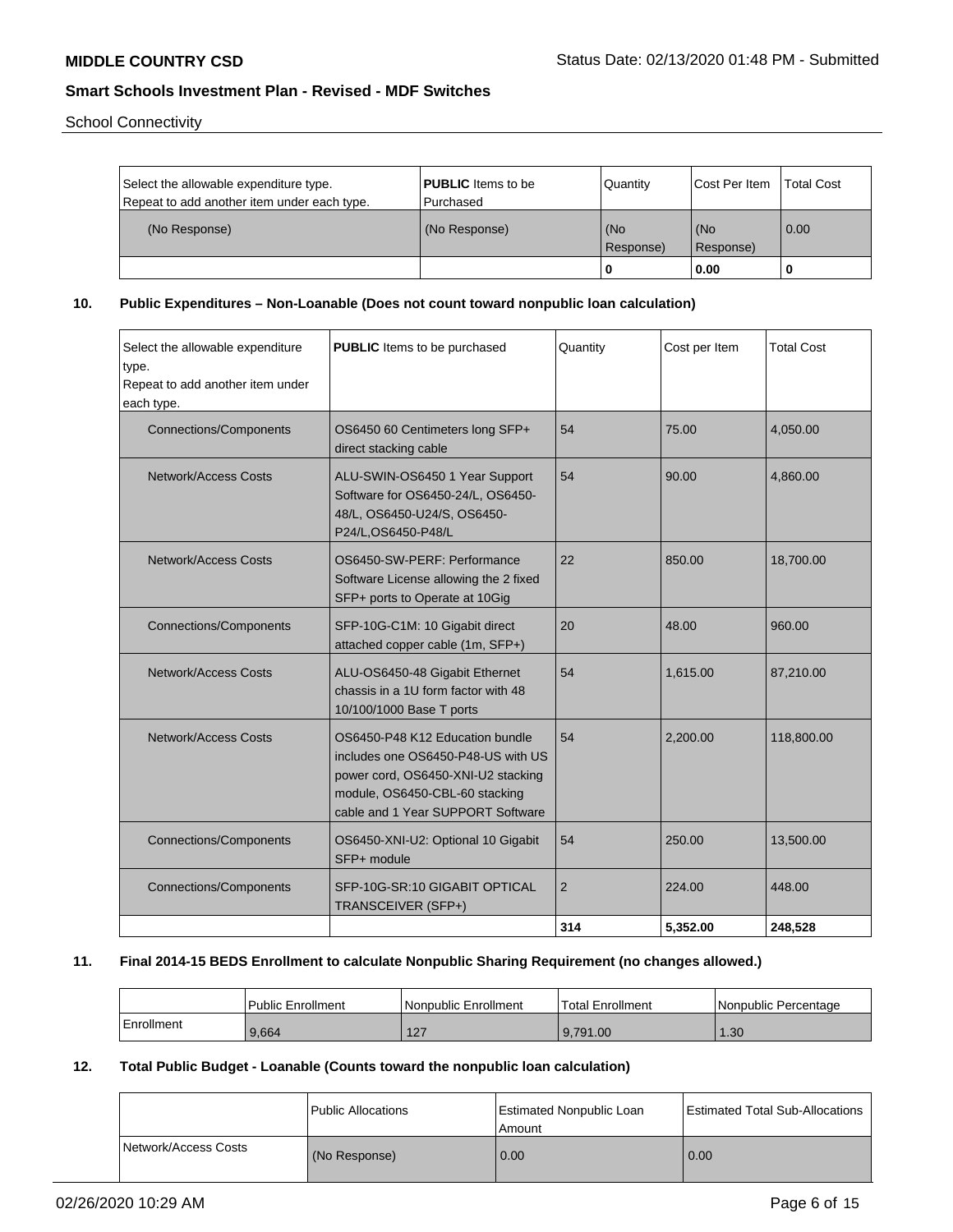School Connectivity

|                                                             | Public Allocations | Estimated Nonpublic Loan<br>Amount | Estimated Total Sub-Allocations |
|-------------------------------------------------------------|--------------------|------------------------------------|---------------------------------|
| School Internal Connections and (No Response)<br>Components |                    | 0.00                               | 0.00                            |
| Other                                                       | (No Response)      | 0.00                               | 0.00                            |
| 'Totals:                                                    | 0.00               | 0                                  |                                 |

# **13. Total Public Budget – Non-Loanable (Does not count toward the nonpublic loan calculation)**

|                                            | Sub-          |
|--------------------------------------------|---------------|
|                                            | Allocation    |
| Network/Access Costs                       | 229,570.00    |
| <b>Outside Plant Costs</b>                 | (No Response) |
| School Internal Connections and Components | 18,958.00     |
| <b>Professional Services</b>               | (No Response) |
| Testing                                    | (No Response) |
| <b>Other Upfront Costs</b>                 | (No Response) |
| <b>Other Costs</b>                         | (No Response) |
| Totals:                                    | 248,528.00    |

# **14. School Connectivity Totals**

|                          | Total Sub-Allocations |
|--------------------------|-----------------------|
| Total Loanable Items     | 0.00                  |
| Total Non-Ioanable Items | 248,528.00            |
| Totals:                  | 248,528               |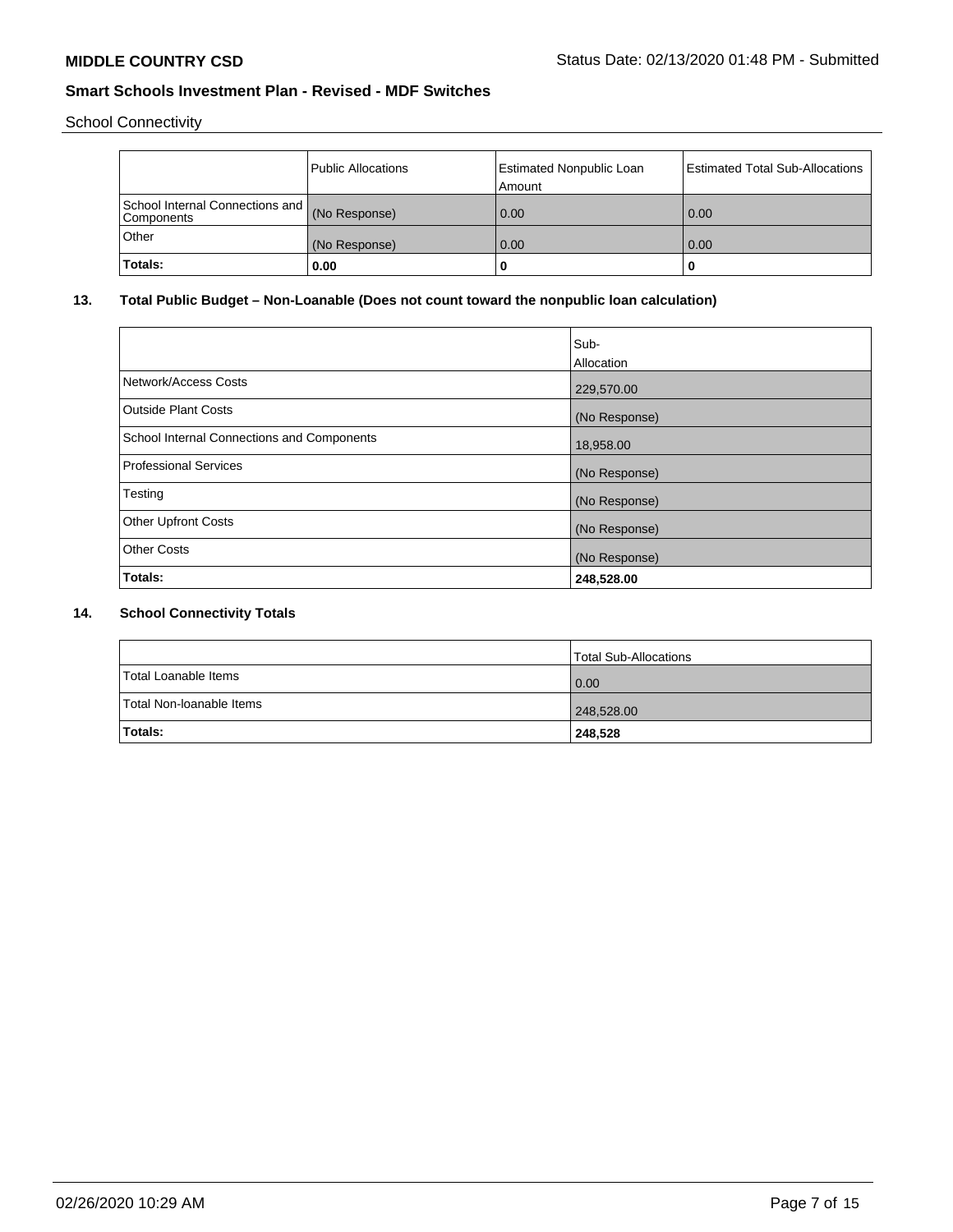Community Connectivity (Broadband and Wireless)

**1. Describe how you intend to use Smart Schools Bond Act funds for high-speed broadband and/or wireless connectivity projects in the community.**

(No Response)

**2. Please describe how the proposed project(s) will promote student achievement and increase student and/or staff access to the Internet in a manner that enhances student learning and/or instruction outside of the school day and/or school building.**

(No Response)

**3. Community connectivity projects must comply with all the necessary local building codes and regulations (building and related permits are not required prior to plan submission).**

 $\Box$  I certify that we will comply with all the necessary local building codes and regulations.

**4. Please describe the physical location of the proposed investment.**

(No Response)

**5. Please provide the initial list of partners participating in the Community Connectivity Broadband Project, along with their Federal Tax Identification (Employer Identification) number.**

| <b>Project Partners</b> | l Federal ID # |
|-------------------------|----------------|
| (No Response)           | (No Response)  |

**6. Please detail the type, quantity, per unit cost and total cost of the eligible items under each sub-category.**

| Select the allowable expenditure | Item to be purchased | Quantity      | Cost per Item | <b>Total Cost</b> |
|----------------------------------|----------------------|---------------|---------------|-------------------|
| type.                            |                      |               |               |                   |
| Repeat to add another item under |                      |               |               |                   |
| each type.                       |                      |               |               |                   |
| (No Response)                    | (No Response)        | (No Response) | (No Response) | 0.00              |
|                                  |                      | o             | 0.00          |                   |

**7. If you are submitting an allocation for Community Connectivity, complete this table.**

**Note that the calculated Total at the bottom of the table must equal the Total allocation for this category that you entered in the SSIP Overview overall budget.**

|                                    | Sub-Allocation |
|------------------------------------|----------------|
| Network/Access Costs               | (No Response)  |
| Outside Plant Costs                | (No Response)  |
| <b>Tower Costs</b>                 | (No Response)  |
| <b>Customer Premises Equipment</b> | (No Response)  |
| <b>Professional Services</b>       | (No Response)  |
| Testing                            | (No Response)  |
| <b>Other Upfront Costs</b>         | (No Response)  |
| <b>Other Costs</b>                 | (No Response)  |
| Totals:                            | 0.00           |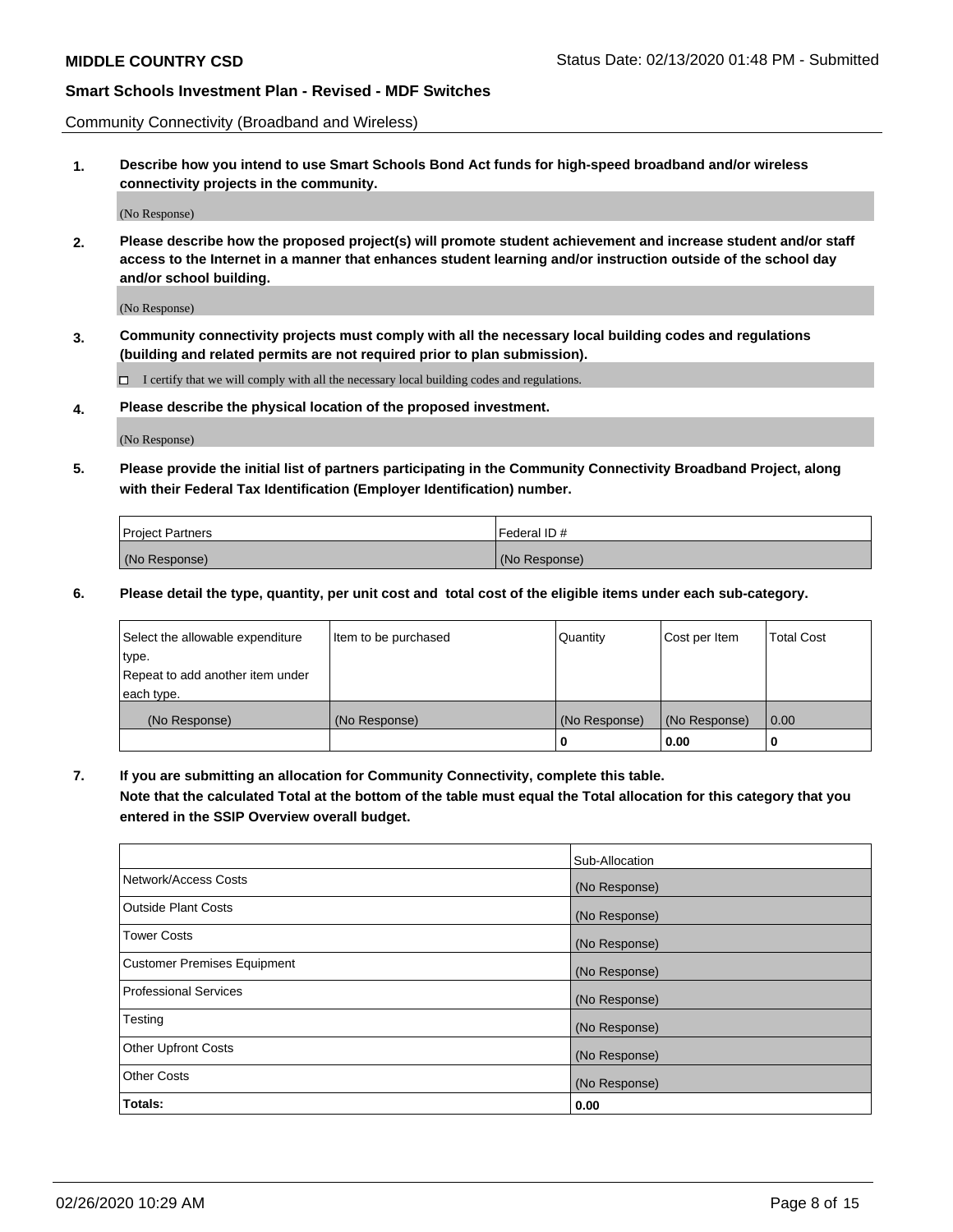#### Classroom Learning Technology

**1. In order for students and faculty to receive the maximum benefit from the technology made available under the Smart Schools Bond Act, their school buildings must possess sufficient connectivity infrastructure to ensure that devices can be used during the school day. Smart Schools Investment Plans must demonstrate that sufficient infrastructure that meets the Federal Communications Commission's 100 Mbps per 1,000 students standard currently exists in the buildings where new devices will be deployed, or is a planned use of a portion of Smart Schools Bond Act funds, or is under development through another funding source. Smart Schools Bond Act funds used for technology infrastructure or classroom technology investments must increase the number of school buildings that meet or exceed the minimum speed standard of 100 Mbps per 1,000 students and staff within 12 months. This standard may be met on either a contracted 24/7 firm service or a**

**"burstable" capability. If the standard is met under the burstable criteria, it must be:**

**1. Specifically codified in a service contract with a provider, and**

**2. Guaranteed to be available to all students and devices as needed, particularly during periods of high demand, such as computer-based testing (CBT) periods.**

**Please describe how your district already meets or is planning to meet this standard within 12 months of plan submission.**

(No Response)

- **1a. If a district believes that it will be impossible to meet this standard within 12 months, it may apply for a waiver of this requirement, as described on the Smart Schools website. The waiver must be filed and approved by SED prior to submitting this survey.**
	- By checking this box, you are certifying that the school district has an approved waiver of this requirement on file with the New York State Education Department.
- **2. Connectivity Speed Calculator (Required). If the district currently meets the required speed, enter "Currently Met" in the last box: Expected Date When Required Speed Will be Met.**

|                  | l Number of     | Required Speed | Current Speed in | <b>Expected Speed</b> | <b>Expected Date</b>                |
|------------------|-----------------|----------------|------------------|-----------------------|-------------------------------------|
|                  | <b>Students</b> | l in Mbps      | l Mbps           | to be Attained        | When Required                       |
|                  |                 |                |                  |                       | Within 12 Months  Speed Will be Met |
| Calculated Speed | (No Response)   | 0.00           | (No Response)    | l (No Response)       | (No Response)                       |

**3. If the district wishes to have students and staff access the Internet from wireless devices within the school building, or in close proximity to it, it must first ensure that it has a robust Wi-Fi network in place that has sufficient bandwidth to meet user demand.**

**Please describe how you have quantified this demand and how you plan to meet this demand.**

(No Response)

**4. All New York State public school districts are required to complete and submit an Instructional Technology Plan survey to the New York State Education Department in compliance with Section 753 of the Education Law and per Part 100.12 of the Commissioner's Regulations.**

**Districts that include educational technology purchases as part of their Smart Schools Investment Plan must have a submitted and approved Instructional Technology Plan survey on file with the New York State Education Department.**

- By checking this box, you are certifying that the school district has an approved Instructional Technology Plan survey on file with the New York State Education Department.
- **5. Describe the devices you intend to purchase and their compatibility with existing or planned platforms or systems. Specifically address the adequacy of each facility's electrical, HVAC and other infrastructure necessary to install and support the operation of the planned technology.**

(No Response)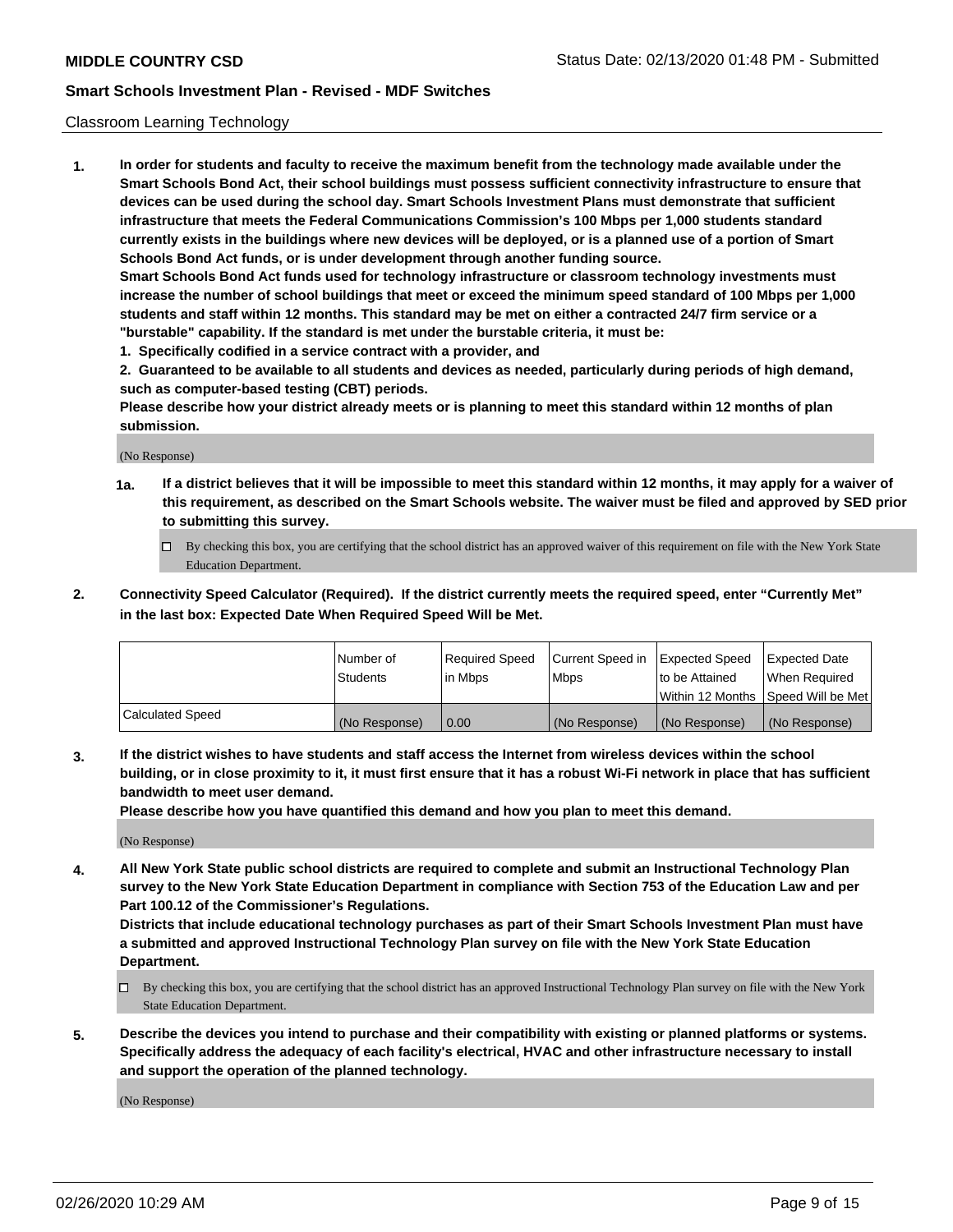#### Classroom Learning Technology

- **6. Describe how the proposed technology purchases will:**
	- **> enhance differentiated instruction;**
	- **> expand student learning inside and outside the classroom;**
	- **> benefit students with disabilities and English language learners; and**
	- **> contribute to the reduction of other learning gaps that have been identified within the district.**

**The expectation is that districts will place a priority on addressing the needs of students who struggle to succeed in a rigorous curriculum. Responses in this section should specifically address this concern and align with the district's Instructional Technology Plan (in particular Question 2 of E. Curriculum and Instruction: "Does the district's instructional technology plan address the needs of students with disabilities to ensure equitable access to instruction, materials and assessments?" and Question 3 of the same section: "Does the district's instructional technology plan address the provision of assistive technology specifically for students with disabilities to ensure access to and participation in the general curriculum?")**

**In addition, describe how the district ensures equitable access to instruction, materials and assessments and participation in the general curriculum for both SWD and English Language Learners/Multilingual Learners (ELL/MLL) students.**

(No Response)

**7. Where appropriate, describe how the proposed technology purchases will enhance ongoing communication with parents and other stakeholders and help the district facilitate technology-based regional partnerships, including distance learning and other efforts.**

(No Response)

**8. Describe the district's plan to provide professional development to ensure that administrators, teachers and staff can employ the technology purchased to enhance instruction successfully.**

**Note: This response should be aligned and expanded upon in accordance with your district's response to Question 1 of F. Professional Development of your Instructional Technology Plan: "Please provide a summary of professional development offered to teachers and staff, for the time period covered by this plan, to support technology to enhance teaching and learning. Please include topics, audience and method of delivery within your summary."**

(No Response)

- **9. Districts must contact one of the SUNY/CUNY teacher preparation programs listed on the document on the left side of the page that supplies the largest number of the district's new teachers to request advice on innovative uses and best practices at the intersection of pedagogy and educational technology.**
	- By checking this box, you certify that you have contacted the SUNY/CUNY teacher preparation program that supplies the largest number of your new teachers to request advice on these issues.
	- **9a. Please enter the name of the SUNY or CUNY Institution that you contacted.**

(No Response)

**9b. Enter the primary Institution phone number.**

(No Response)

**9c. Enter the name of the contact person with whom you consulted and/or will be collaborating with on innovative uses of technology and best practices.**

(No Response)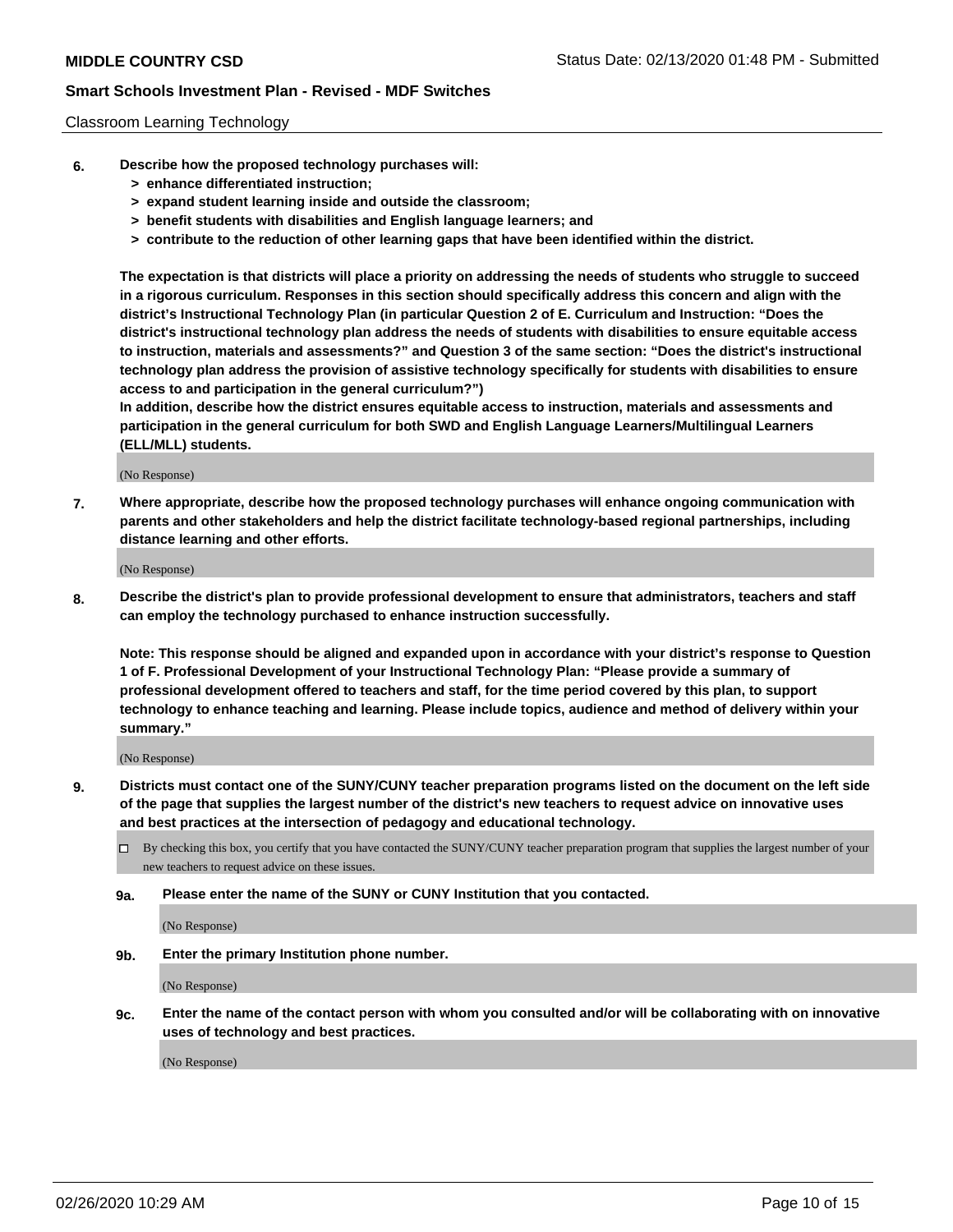#### Classroom Learning Technology

**10. To ensure the sustainability of technology purchases made with Smart Schools funds, districts must demonstrate a long-term plan to maintain and replace technology purchases supported by Smart Schools Bond Act funds. This sustainability plan shall demonstrate a district's capacity to support recurring costs of use that are ineligible for Smart Schools Bond Act funding such as device maintenance, technical support, Internet and wireless fees, maintenance of hotspots, staff professional development, building maintenance and the replacement of incidental items. Further, such a sustainability plan shall include a long-term plan for the replacement of purchased devices and equipment at the end of their useful life with other funding sources.**

 $\Box$  By checking this box, you certify that the district has a sustainability plan as described above.

**11. Districts must ensure that devices purchased with Smart Schools Bond funds will be distributed, prepared for use, maintained and supported appropriately. Districts must maintain detailed device inventories in accordance with generally accepted accounting principles.**

By checking this box, you certify that the district has a distribution and inventory management plan and system in place.

#### **12. Please detail the type, quantity, per unit cost and total cost of the eligible items under each sub-category.**

| Select the allowable expenditure | Item to be Purchased | Quantity      | Cost per Item | <b>Total Cost</b> |
|----------------------------------|----------------------|---------------|---------------|-------------------|
| ∣type.                           |                      |               |               |                   |
| Repeat to add another item under |                      |               |               |                   |
| each type.                       |                      |               |               |                   |
| (No Response)                    | (No Response)        | (No Response) | (No Response) | $\overline{0.00}$ |
|                                  |                      | υ             | 0.00          | 0                 |

#### **13. Final 2014-15 BEDS Enrollment to calculate Nonpublic Sharing Requirement (no changes allowed.)**

|              | l Public Enrollment | Nonpublic Enrollment | <b>Total Enrollment</b> | Nonpublic<br>l Percentage |
|--------------|---------------------|----------------------|-------------------------|---------------------------|
| l Enrollment | 9.664               | 127                  | 9.791.00                | 1.30                      |

### **14. If you are submitting an allocation for Classroom Learning Technology complete this table.**

|                         | Public School Sub-Allocation | <b>Estimated Nonpublic Loan</b><br>Amount<br>(Based on Percentage Above) | Estimated Total Public and<br>Nonpublic Sub-Allocation |
|-------------------------|------------------------------|--------------------------------------------------------------------------|--------------------------------------------------------|
| Interactive Whiteboards | (No Response)                | 0.00                                                                     | 0.00                                                   |
| Computer Servers        | (No Response)                | 0.00                                                                     | 0.00                                                   |
| Desktop Computers       | (No Response)                | 0.00                                                                     | 0.00                                                   |
| <b>Laptop Computers</b> | (No Response)                | 0.00                                                                     | 0.00                                                   |
| <b>Tablet Computers</b> | (No Response)                | 0.00                                                                     | 0.00                                                   |
| Other Costs             | (No Response)                | 0.00                                                                     | 0.00                                                   |
| Totals:                 | 0.00                         | 0                                                                        | 0                                                      |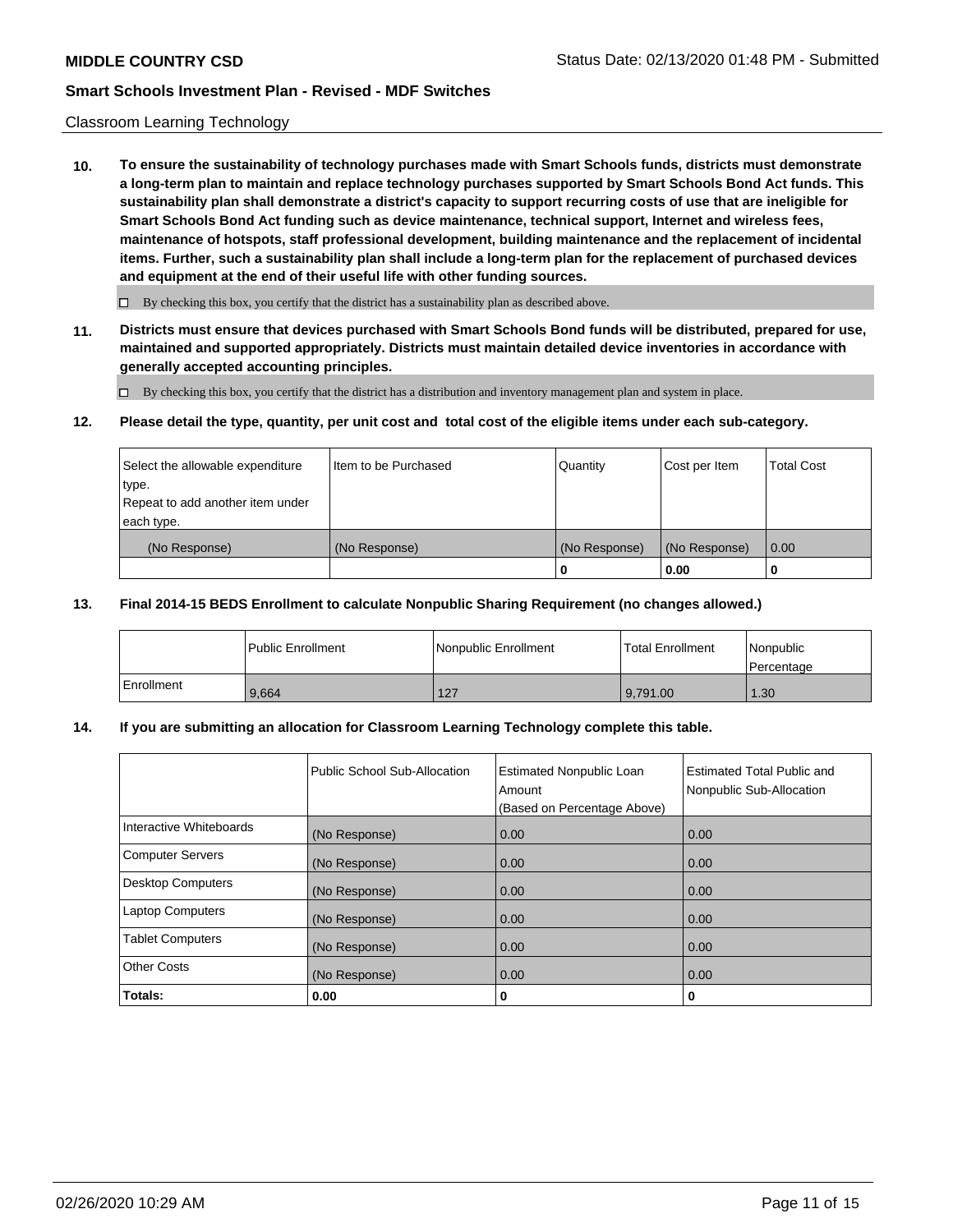#### Pre-Kindergarten Classrooms

**1. Provide information regarding how and where the district is currently serving pre-kindergarten students and justify the need for additional space with enrollment projections over 3 years.**

(No Response)

- **2. Describe the district's plan to construct, enhance or modernize education facilities to accommodate prekindergarten programs. Such plans must include:**
	- **Specific descriptions of what the district intends to do to each space;**
	- **An affirmation that new pre-kindergarten classrooms will contain a minimum of 900 square feet per classroom;**
	- **The number of classrooms involved;**
	- **The approximate construction costs per classroom; and**
	- **Confirmation that the space is district-owned or has a long-term lease that exceeds the probable useful life of the improvements.**

(No Response)

**3. Smart Schools Bond Act funds may only be used for capital construction costs. Describe the type and amount of additional funds that will be required to support ineligible ongoing costs (e.g. instruction, supplies) associated with any additional pre-kindergarten classrooms that the district plans to add.**

(No Response)

**4. All plans and specifications for the erection, repair, enlargement or remodeling of school buildings in any public school district in the State must be reviewed and approved by the Commissioner. Districts that plan capital projects using their Smart Schools Bond Act funds will undergo a Preliminary Review Process by the Office of Facilities Planning.**

**Please indicate on a separate row each project number given to you by the Office of Facilities Planning.**

| Project Number |  |
|----------------|--|
| (No Response)  |  |
|                |  |

**5. Please detail the type, quantity, per unit cost and total cost of the eligible items under each sub-category.**

| Select the allowable expenditure | Item to be purchased | Quantity      | Cost per Item | <b>Total Cost</b> |
|----------------------------------|----------------------|---------------|---------------|-------------------|
| type.                            |                      |               |               |                   |
| Repeat to add another item under |                      |               |               |                   |
| each type.                       |                      |               |               |                   |
| (No Response)                    | (No Response)        | (No Response) | (No Response) | 0.00              |
|                                  |                      | U             | 0.00          |                   |

**6. If you have made an allocation for Pre-Kindergarten Classrooms, complete this table. Note that the calculated Total at the bottom of the table must equal the Total allocation for this category that you entered in the SSIP Overview overall budget.**

|                                          | Sub-Allocation |
|------------------------------------------|----------------|
| Construct Pre-K Classrooms               | (No Response)  |
| Enhance/Modernize Educational Facilities | (No Response)  |
| <b>Other Costs</b>                       | (No Response)  |
| Totals:                                  | 0.00           |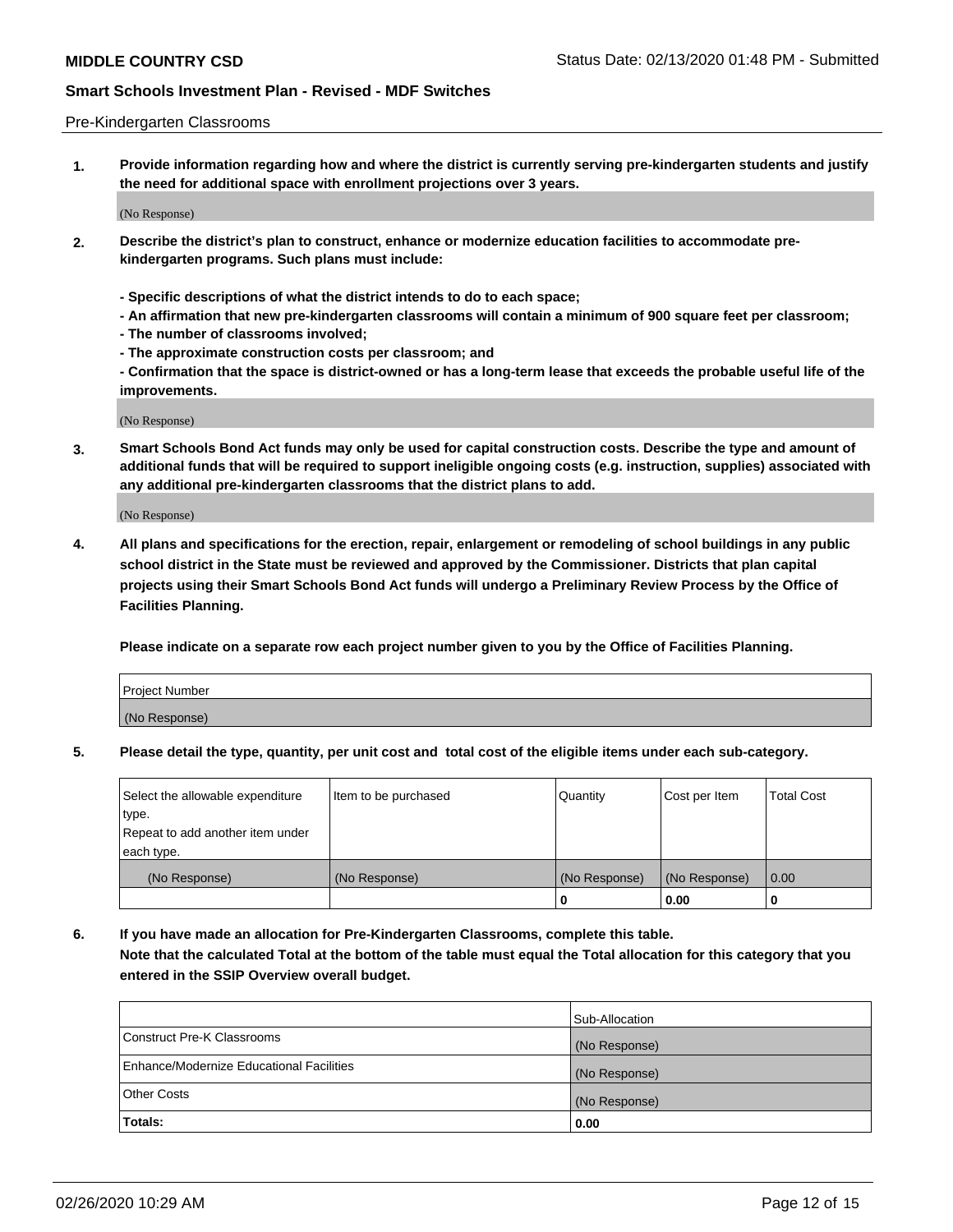Replace Transportable Classrooms

**1. Describe the district's plan to construct, enhance or modernize education facilities to provide high-quality instructional space by replacing transportable classrooms.**

(No Response)

**2. All plans and specifications for the erection, repair, enlargement or remodeling of school buildings in any public school district in the State must be reviewed and approved by the Commissioner. Districts that plan capital projects using their Smart Schools Bond Act funds will undergo a Preliminary Review Process by the Office of Facilities Planning.**

**Please indicate on a separate row each project number given to you by the Office of Facilities Planning.**

| Project Number |  |
|----------------|--|
|                |  |
|                |  |
|                |  |
|                |  |
| (No Response)  |  |
|                |  |
|                |  |
|                |  |

**3. For large projects that seek to blend Smart Schools Bond Act dollars with other funds, please note that Smart Schools Bond Act funds can be allocated on a pro rata basis depending on the number of new classrooms built that directly replace transportable classroom units.**

**If a district seeks to blend Smart Schools Bond Act dollars with other funds describe below what other funds are being used and what portion of the money will be Smart Schools Bond Act funds.**

(No Response)

**4. Please detail the type, quantity, per unit cost and total cost of the eligible items under each sub-category.**

| Select the allowable expenditure | Item to be purchased | Quantity      | Cost per Item | Total Cost |
|----------------------------------|----------------------|---------------|---------------|------------|
| ∣type.                           |                      |               |               |            |
| Repeat to add another item under |                      |               |               |            |
| each type.                       |                      |               |               |            |
| (No Response)                    | (No Response)        | (No Response) | (No Response) | 0.00       |
|                                  |                      | u             | 0.00          |            |

**5. If you have made an allocation for Replace Transportable Classrooms, complete this table. Note that the calculated Total at the bottom of the table must equal the Total allocation for this category that you entered in the SSIP Overview overall budget.**

|                                                | Sub-Allocation |
|------------------------------------------------|----------------|
| Construct New Instructional Space              | (No Response)  |
| Enhance/Modernize Existing Instructional Space | (No Response)  |
| Other Costs                                    | (No Response)  |
| Totals:                                        | 0.00           |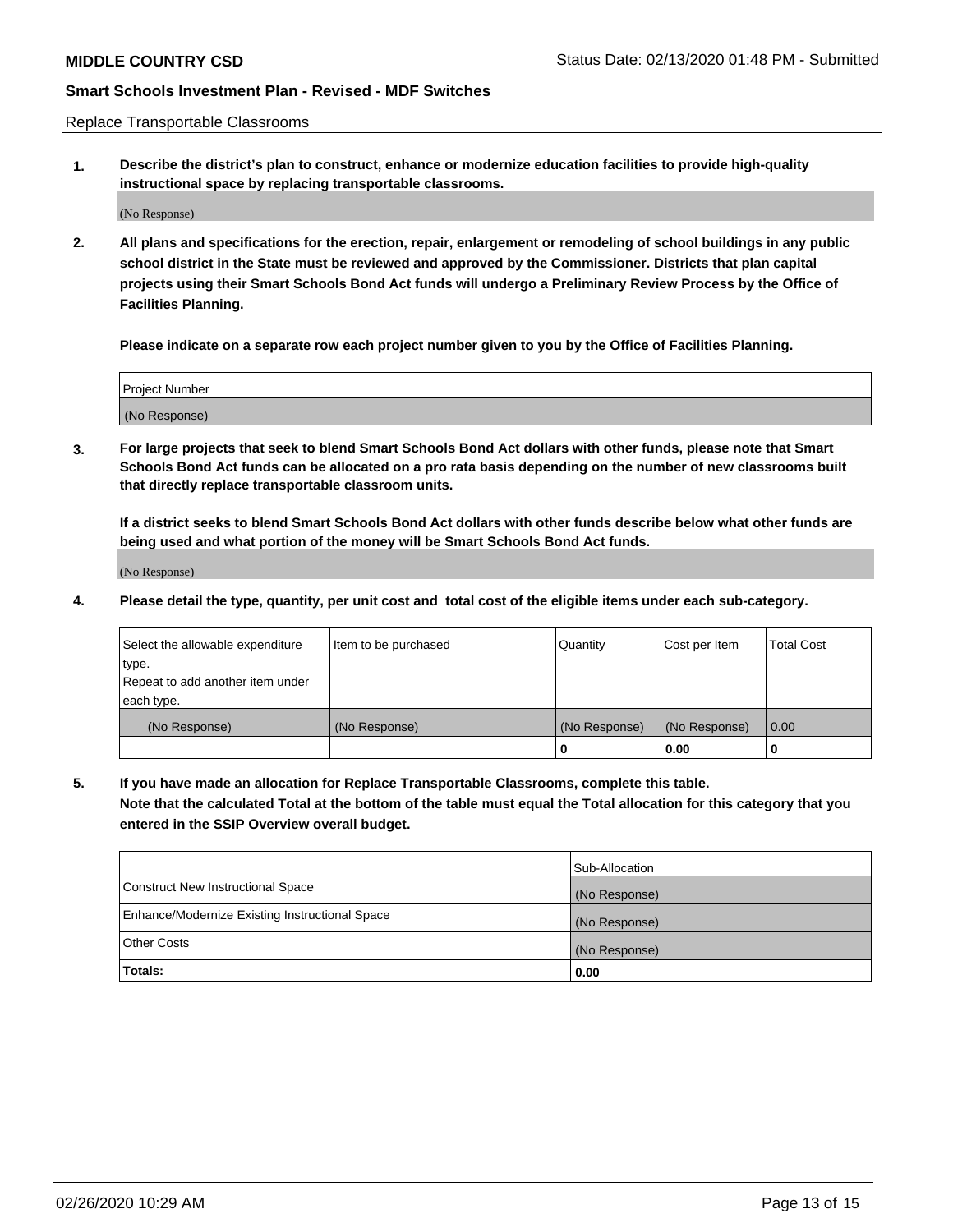High-Tech Security Features

**1. Describe how you intend to use Smart Schools Bond Act funds to install high-tech security features in school buildings and on school campuses.**

(No Response)

**2. All plans and specifications for the erection, repair, enlargement or remodeling of school buildings in any public school district in the State must be reviewed and approved by the Commissioner. Smart Schools plans with any expenditures in the High-Tech Security category require a project number from the Office of Facilities Planning. Districts must submit an SSBA LOI and receive project numbers prior to submitting the SSIP. As indicated on the LOI, some projects may be eligible for a streamlined review and will not require a building permit. Please indicate on a separate row each project number given to you by the Office of Facilities Planning.**

| <b>Project Number</b> |  |
|-----------------------|--|
|                       |  |
| (No Response)         |  |

- **3. Was your project deemed eligible for streamlined Review?**
	- Yes
	- $\hfill \square$  No
- **4. Include the name and license number of the architect or engineer of record.**

| Name          | License Number |
|---------------|----------------|
| (No Response) | (No Response)  |

**5. Please detail the type, quantity, per unit cost and total cost of the eligible items under each sub-category.**

| Select the allowable expenditure | Item to be purchased | Quantity      | Cost per Item | <b>Total Cost</b> |
|----------------------------------|----------------------|---------------|---------------|-------------------|
| type.                            |                      |               |               |                   |
| Repeat to add another item under |                      |               |               |                   |
| each type.                       |                      |               |               |                   |
| (No Response)                    | (No Response)        | (No Response) | (No Response) | 0.00              |
|                                  |                      | 0             | 0.00          |                   |

**6. If you have made an allocation for High-Tech Security Features, complete this table.**

**Enter each Sub-category Public Allocation based on the the expenditures listed in Table #5.**

|                                                      | Sub-Allocation |
|------------------------------------------------------|----------------|
| Capital-Intensive Security Project (Standard Review) | (No Response)  |
| <b>Electronic Security System</b>                    | (No Response)  |
| <b>Entry Control System</b>                          | (No Response)  |
| Approved Door Hardening Project                      | (No Response)  |
| <b>Other Costs</b>                                   | (No Response)  |
| Totals:                                              | 0.00           |